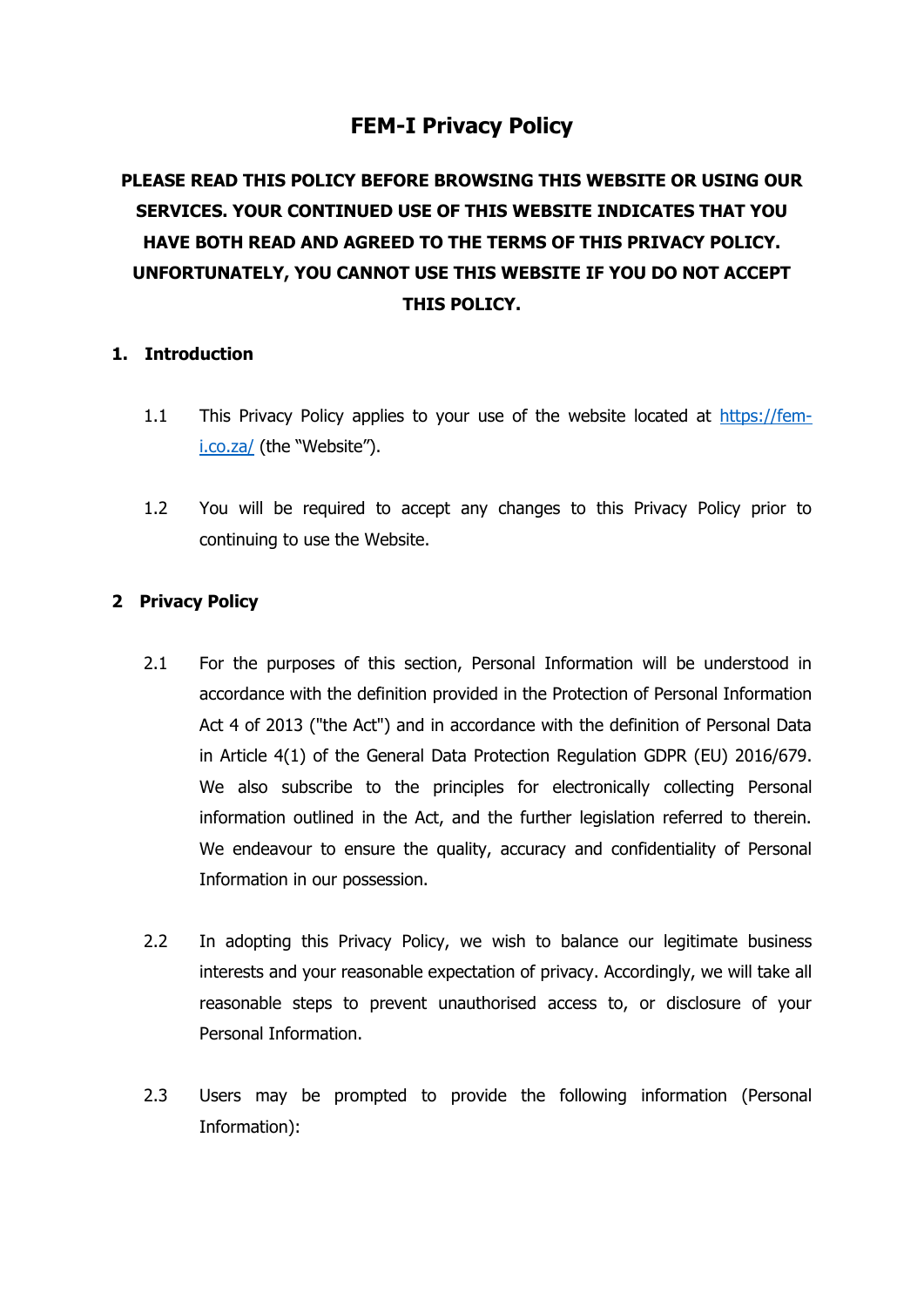## 2.3.1 First name;

- 2.3.2 Last name;
- 2.3.3 Email address; and
- 2.3.4 Physical address.
- 2.4 We take our users' privacy seriously and as such, we will attempt to limit the types of Personal Information we process to only that to which you consent to (for example, in the context of online registration, newsletters, message boards, surveys, polls, professional announcements, SMS, MMS and other mobile services), but, to the extent necessary, your agreement to this Privacy Policy constitutes your consent as contemplated in section 69 of the Act and/or Article 7 of the GDPR (whichever is applicable). Where necessary, we will seek to obtain your specific consent in future instances should we deem same required by law and where your consent herein might not be lawfully sufficient.
- 2.5 All payment information will be captured through the Website. Further, FEM-I shall not retain payment information on behalf of its users.
- 2.6 We will not collect, use or disclose special or sensitive information (such as information about racial or ethnic origins or political or religious beliefs, where relevant) except with your specific consent or in the circumstances permitted by law.
- 2.7 By agreeing to the terms contained in this Privacy Policy, you consent to the use of your Personal Information in relation to:
	- 2.7.1 Contacting you, and responding to any queries or requests you may have;
	- 2.7.2 The provision of marketing related services to you by FEM-I;
	- 2.7.3 The provision and performance of services;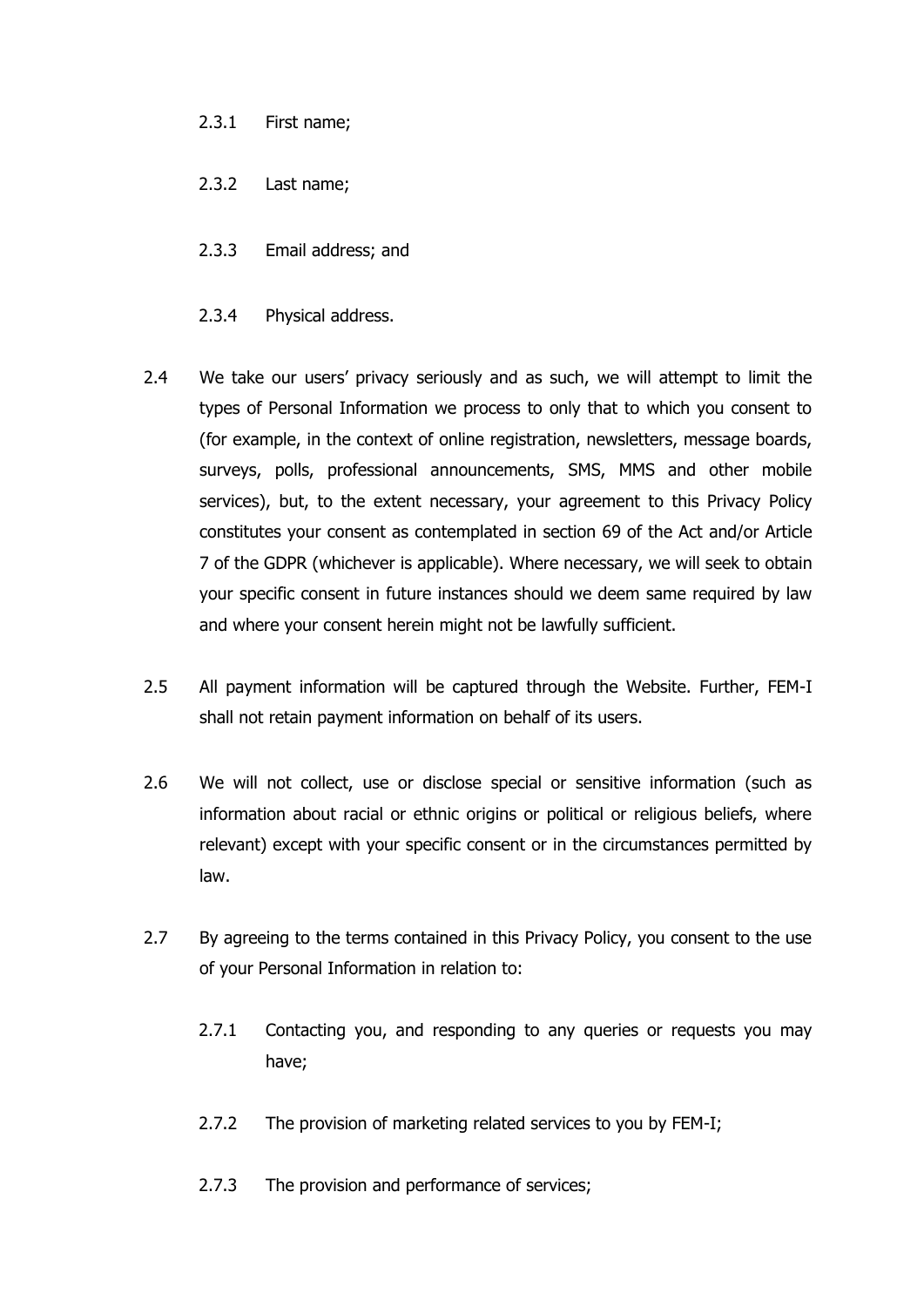- 2.7.4 Informing you of changes made to our Website and this Privacy Policy;
- 2.7.5 Developing a more direct and substantial relationship with you;
- 2.7.6 Understanding general user trends and patterns so that we can develop and support existing and ongoing marketing strategies;
- 2.7.7 For security, administrative and legal purposes; and
- 2.7.8 The creation and development of market data profiles which may provide insight into market norms, practices and trends to help us improve our offering to you. Such information will be compiled and retained in aggregated form but shall not be used in any way which may comprise the identity of a user.
- 2.8 Although absolute security cannot be guaranteed on the internet, we place great importance on the security of your Personal Information and have in place technical and organisational security measures to protect your Personal Information against accidental or intentional manipulation, loss, misuse, destruction, or against unauthorised disclosure or access to the information we process.
- 2.9 We will continue to maintain and improve these security measures over time in line with legal and technological developments in order to protect any unauthorised access to your Personal Information.
- 2.10 We store your Personal Information ourselves or transfer to, and store your Personal Information on, a central database. If the location of the central database is located in a country that does not have substantially similar laws which provide for the protection of Personal Information, we will take the necessary steps to ensure that your Personal Information is adequately protected in that jurisdiction by means of ensuring that standard data protection clauses are enforced as envisaged by the Act or the GDPR.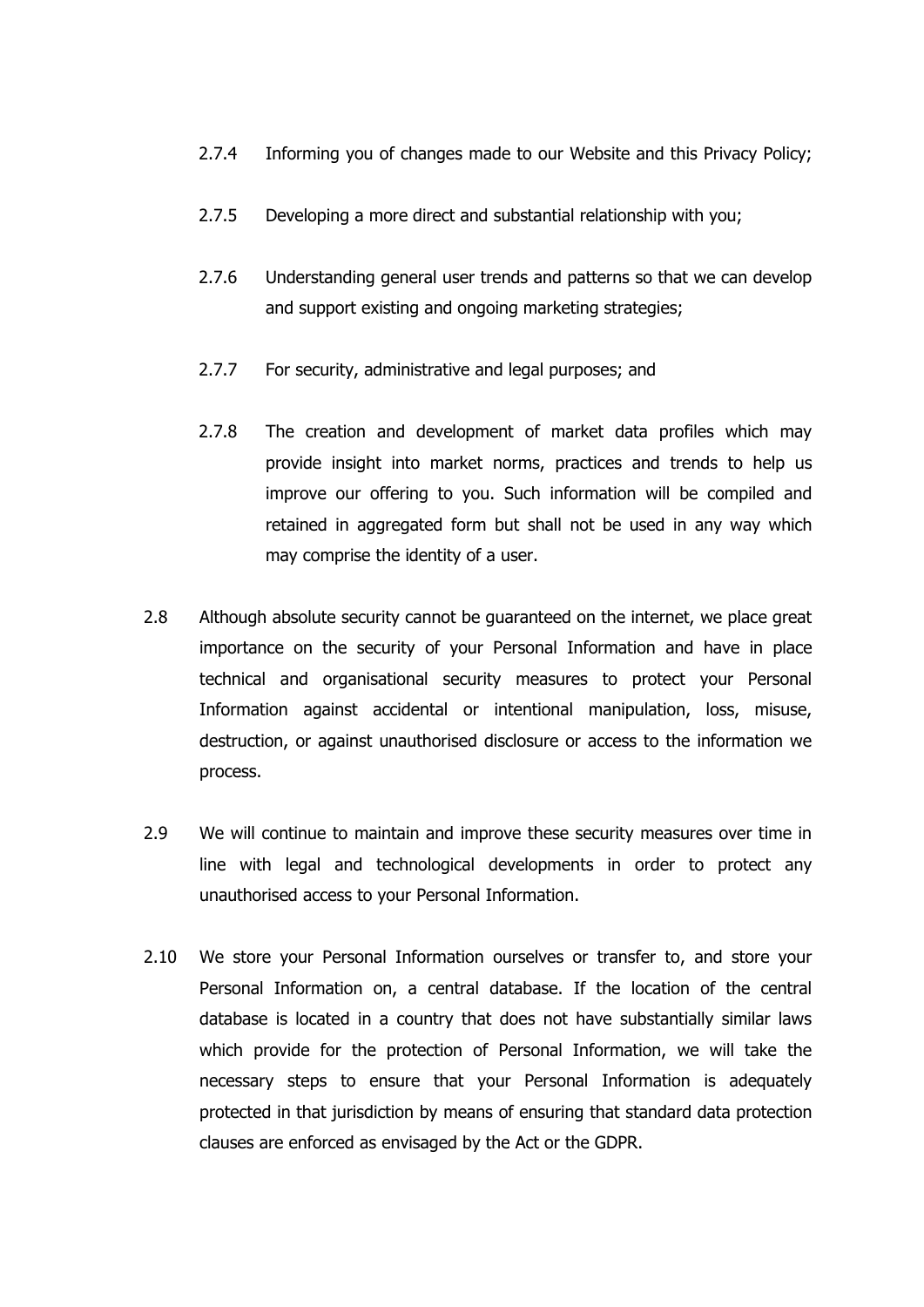- 2.11 Your information will not be stored for longer than is necessary for the purposes described in this Privacy Policy or as required by applicable legislation or law.
- 2.12 The Personal Information we collect from you shall only be accessed by our employees, representatives and consultants on a need-to-know basis, and subject to reasonable confidentiality obligations binding such persons.
- 2.13 We may also share your Personal Information when necessary, with the following category of persons or entities:
	- 2.13.1 Information technology consultants who maintain the Website;
	- 2.13.2 Advisors, such as accountants and lawyers; and/or
	- 2.13.3 Mass email marketing companies.
- 2.14 We constantly review our systems and data to ensure the best possible service to our users. We do not accept any users, or representatives of users, under the age of majority in your relevant territory or who otherwise do not have the relevant capacity to be bound by this Privacy Policy.
- 2.15 We will not sell, share, or rent your Personal Information to any third party without your consent or use your Personal Information for unsolicited communications.
- 2.16 The Personal Information provided by you is necessary in order that we may provide the requisite services to you, and failure to provide such Personal Information may render us unable to provide such services.

# **3 Your Rights**

3.1 Users have the right: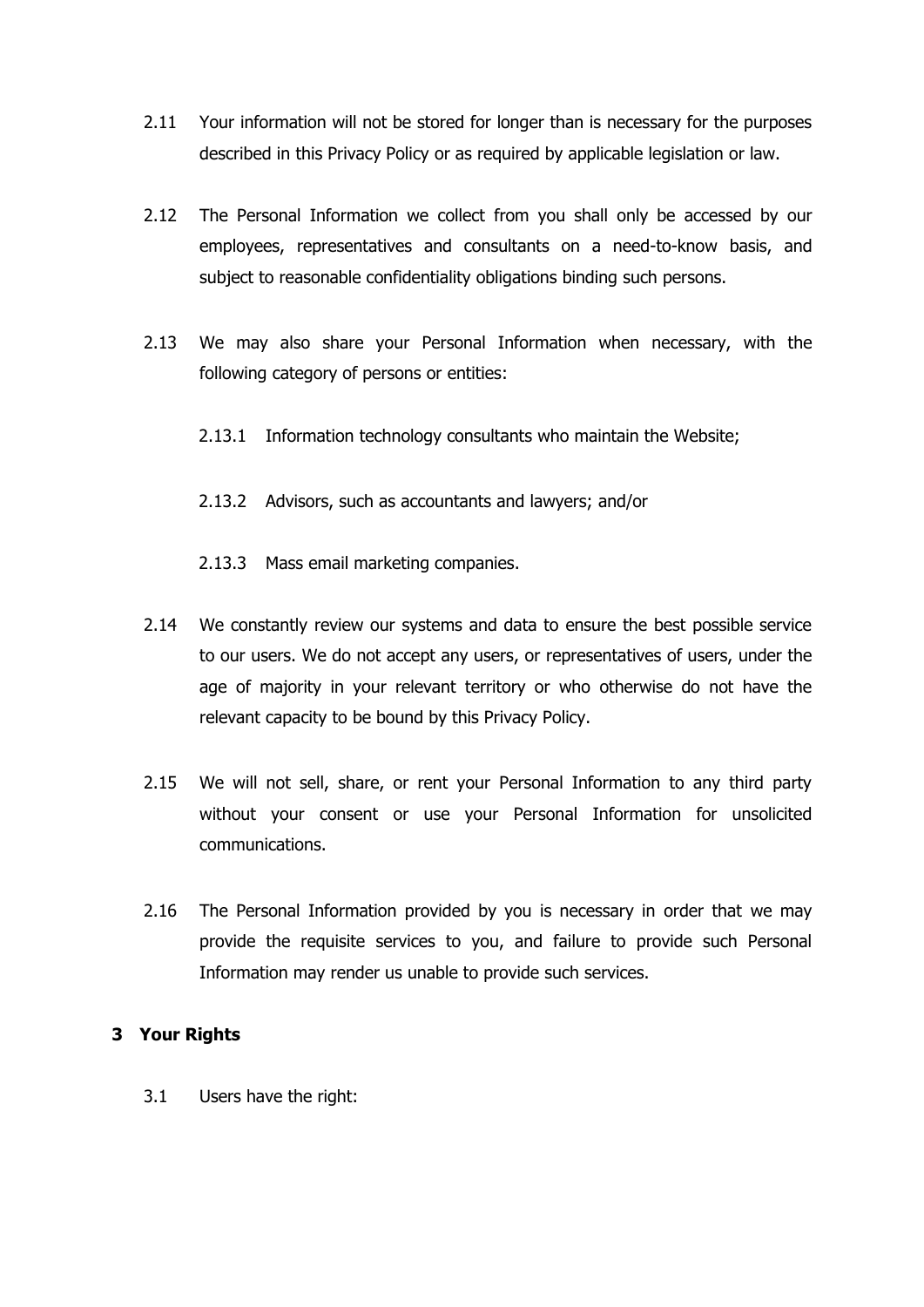- 3.1.1 of access to their Personal Information stored and processed by us. This may be done by emailing us at the address referred to in clause [7.5.3](#page-7-0) below;
- 3.1.2 to the rectification of Personal Information that we hold on a user's behalf, in instances where such Personal Information is incorrect or incomplete;
- 3.1.3 of erasure of Personal Information ("right to be forgotten") if such information is no longer needed for the original processing purpose, alternatively if a user withdraws their consent and there is no other reason or justification to retain such Personal Information, further alternatively, if a user has objected to such Personal Information being processed and there is no justified reason for the processing of such Personal Information;
- 3.1.4 to restrict/suspend processing of Personal Information to only that which is strictly necessary for us to perform our services to you;
- 3.1.5 if we breach any of the terms of this Privacy Policy, to complain to the requisite data protection authority in their territory;
- 3.1.6 to withdraw consent at any time, if processing of Personal Information is based on consent;
- 3.1.7 to object to processing of Personal Information, if such processing is based on legitimate interests; and
- 3.1.8 to object to the processing of Personal Information for direct marketing purposes.

## **4 Log Files**

4.1 As with all websites, when you visit our Website, even if you do not create an account, we may collect information, such as your IP address, the name of your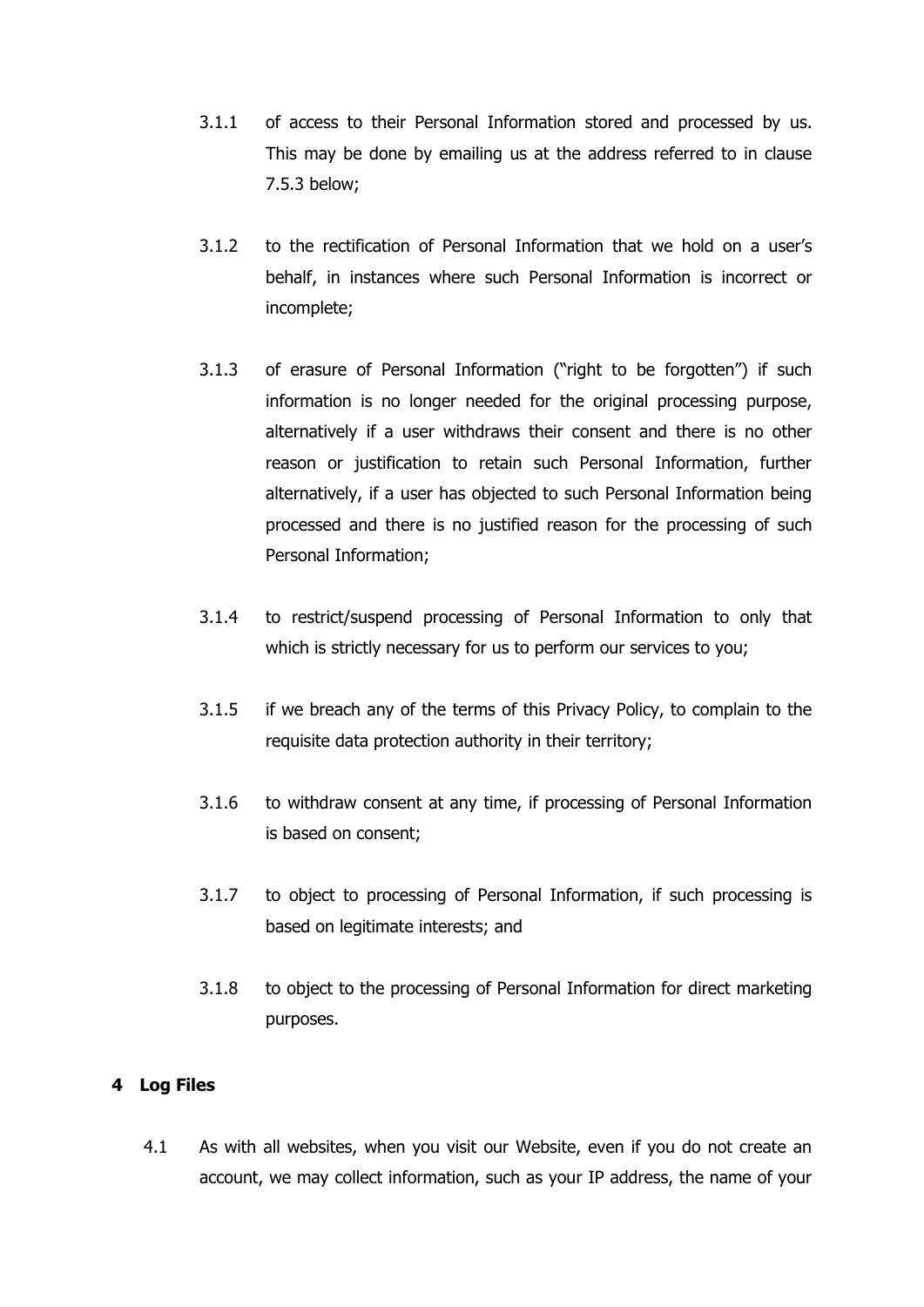ISP (Internet Service Provider), your browser, the website from which you visit us, the pages on our website that you visit and in what sequence, the date and length of your visit, and other information concerning your computer's operating system, language settings, and broad demographic information. This information is aggregated and anonymous data and does not identify you specifically. However, you acknowledge that this data may be able to be used to identify you if it is aggregated with other Personal Information that you supply to us. In this regard, however, and as recorded, only with a user's consent and subject strictly to the terms of this Privacy Policy will a user's information be transferred and/or shared, and currently same is only being used within our company on a need-toknow basis. Any individually identifiable information related to this data will never be used in any way different to that stated above, without your explicit consent.

#### **5 Cookies**

- 5.1 We may use cookies on the Website. A cookie is a small piece of information stored on your computer or smart phone by the web browser. The two types of cookies used on the Website are described below:
	- 5.1.1 "Session cookies": These are used to maintain a so-called 'session state' and only lasts for the duration of your use of the Website. A session cookie expires when you close your browser, or if you have not visited the server for a certain period of time. Session cookies are required for the Platform to function optimally, but are not used in any way to identify you personally.
	- 5.1.2 "Permanent cookies": These cookies permanently store a unique code on your computer or smart device hard drive in order to identify you as an individual user. No Personal Information is stored in permanent cookies. You can view permanent cookies by looking in the cookies directory of your browser installation. You may delete or reject permanent cookies, but this may affect the availability and/or functionality of the services of the Website to you. These permanent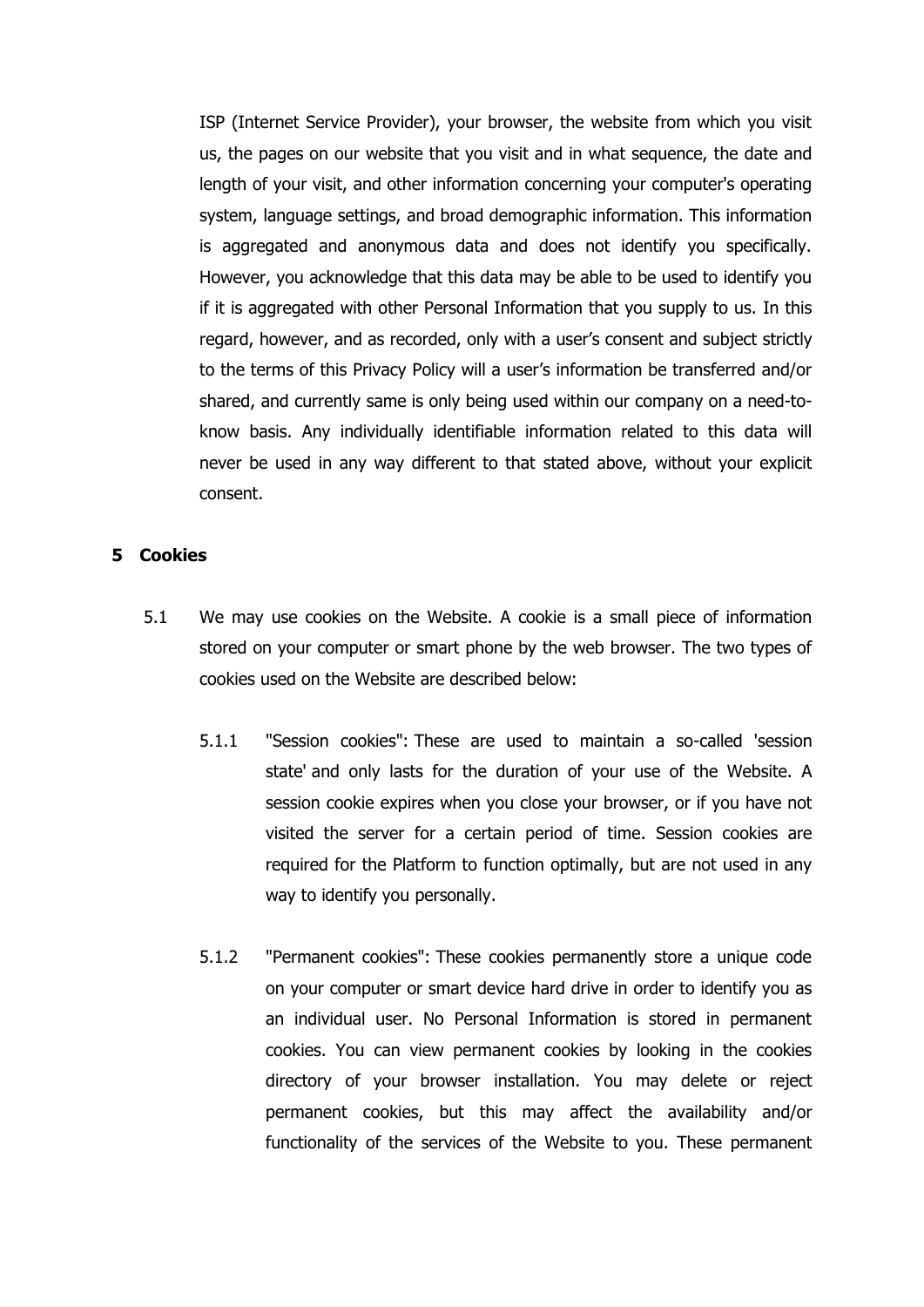cookies are not required for the Website to work, but may enhance your browsing experience.

# **6 Links from the Website**

- 6.1 The Website may contain links to other third party websites, including (without limitation) social media platforms ("Third Party Websites"). If you select a link to any Third Party Website, you may be subject to such Third Party Website's terms and conditions and/or other policies, which are not under the control, nor responsibility, of ourselves.
- 6.2 Hyperlinks to Third Party Websites are provided "as is", and we do not necessarily agree with, edit or sponsor the content on Third Party Websites.
- 6.3 We do not monitor or review the content of any Third Party Website. Opinions expressed or material appearing on such websites are not necessarily shared or endorsed by us and we should not be regarded as the publisher of such opinions or material. As such, we are not responsible for the content of such Third Party Websites.
- 6.4 We do not accept any responsibility for any loss or damage in whatever manner, howsoever caused, resulting from your disclosure to third parties of personal information.

# **7 Application of The Electronic Communications and Transactions Act 25 Of 2002 ("ECT Act")**

- 7.1 Data Messages (as defined in the ECT Act) will be deemed to have been received by us if and when we respond to the Data Messages.
- 7.2 Data Messages sent by us to a user will be deemed to have been received by such user in terms of the provisions specified in section 23(b) of the ECT Act.
- 7.3 We acknowledge that electronic signatures, encryption and/or authentication are not required for valid electronic communications between users and us.